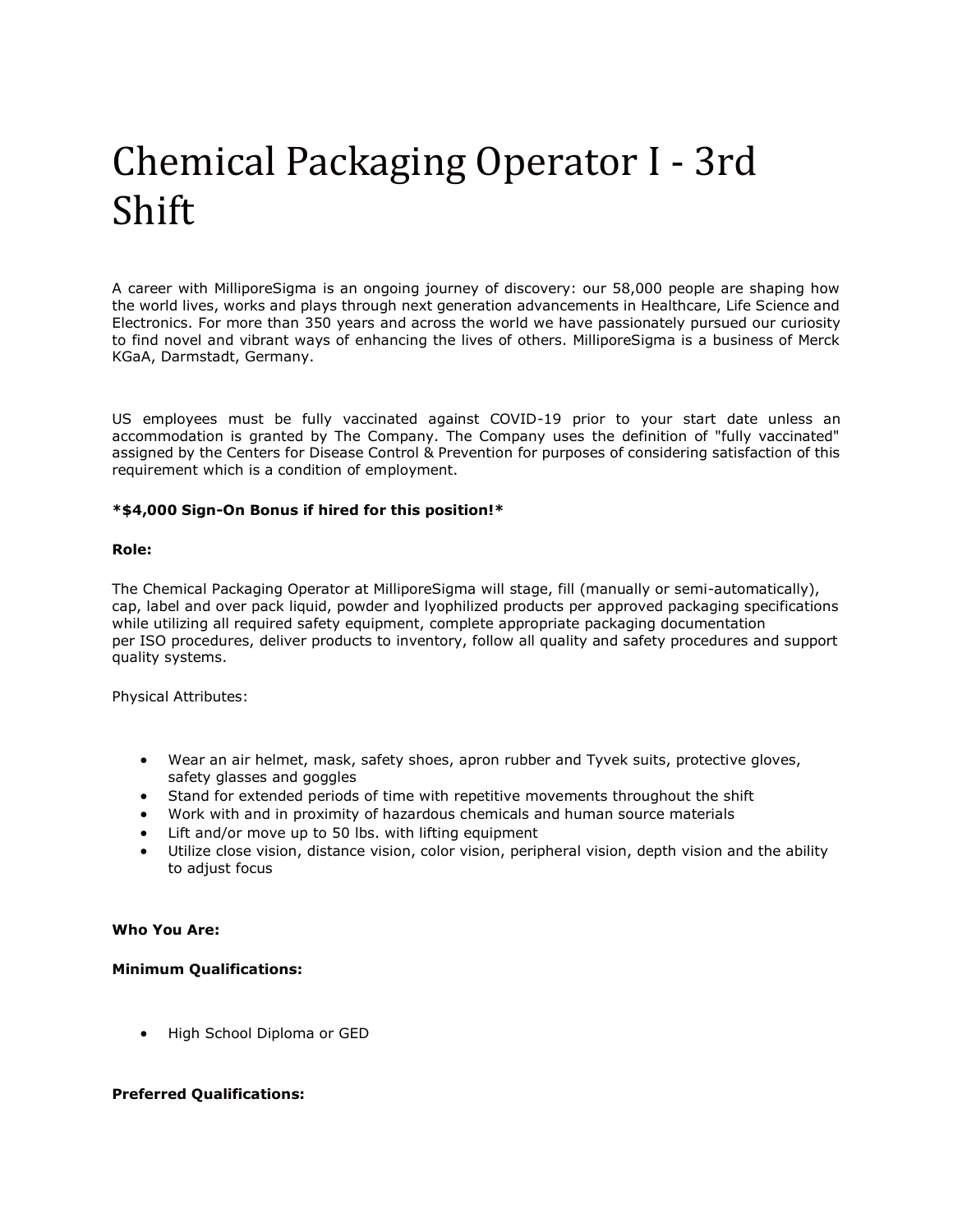- Bachelor's Degree in Chemistry, Biology or Science
- 6+ Months of work experience including Chemistry related experience
- Basic math skills including knowledge of the metric system
- Ability to learn SOPs/UOPs, cleaning protocols and work and conduct rules
- Ability to use safety equipment and semi-automated equipment
- Excellent hand-eye coordination and the ability to use small and large hand and power tools
- Legible handwriting and strong oral and written communication skills
- Good problem solving, time management and organizational skills
- Ability to operate a forklift
- Ability to train others and work in a team setting

Shift: 3rd shift - 10:30 PM - 7:00 AM

**What we offer:** With us, there are always opportunities to break new ground. We empower you to fulfil your ambitions, and our diverse businesses offer various career moves to seek new horizons. We trust you with responsibility early on and support you to draw your own career map that is responsive to your aspirations and priorities in life. Join us and bring your curiosity to life!

**Our Benefits -** [http://jobs.vibrantm.com/emd/content/Benefits-at-a-Glance/?locale=en\\_US](http://jobs.vibrantm.com/emd/content/Benefits-at-a-Glance/?locale=en_US)

**Curious?** Apply and find more information at [https://jobs.vibrantm.com](https://jobs.vibrantm.com/)

If you are a resident of a Connecticut or Colorado, you are eligible to receive additional information about the compensation and benefits, which we will provide upon request. You may contact 855 444 5678 from 8:00am to 5:30pm ET Monday through Friday, for assistance.

The Company is an Equal Employment Opportunity employer. No employee or applicant for employment will be discriminated against on the basis of race, color, religion, age, sex, sexual orientation, national origin, ancestry, disability, military or veteran status, genetic information, gender identity, transgender status, marital status, or any other classification protected by applicable federal, state, or local law. This policy of Equal Employment Opportunity applies to all policies and programs relating to recruitment and hiring, promotion, compensation, benefits, discipline, termination, and all other terms and conditions of employment. Any applicant or employee who believes they have been discriminated against by the Company or anyone acting on behalf of the Company must report any concerns to their Human Resources Business Partner, Legal, or Compliance immediately. The Company will not retaliate against any individual because they made a good faith report of discrimination.

## **Job Requisition ID:** 235790

**Location:** Sheboygan Falls

## **Career Level:** B - Recent University Graduate(<1 year of experien

## **Working time model:**

## **Careers during Covid-19**

Thank you for visiting our careers website, we are always looking for curious minds to join our teams. We understand how much the world is being impacted by the Covid-19 crisis and we want to assure you that your safety is very important to us. To ensure that everyone's health is protected, instead of a standard face-to-face interview, it is likely that you will be offered alternative digital interview options.

US employees must be fully vaccinated against COVID-19 prior to your start date unless an accommodation is granted by the Company. The Company uses the definition of "fully vaccinated" assigned by the Centers for Disease Control & Prevention for purposes of considering satisfaction of this requirement which is a condition of employment.